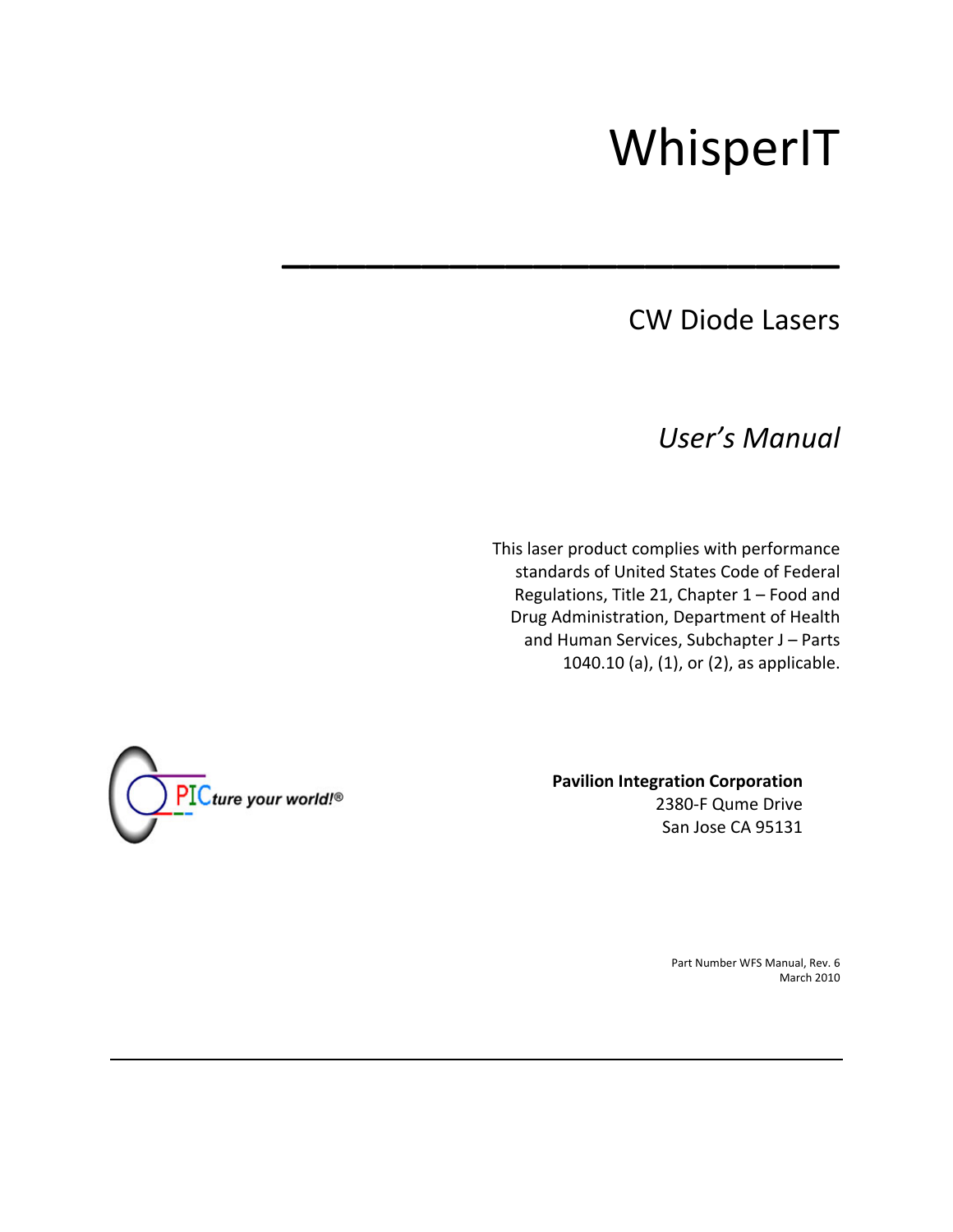## **Laser Safety**



The Pavilion Integration Whisper IT lasers are Class IIIb – High Power Lasers whose beams are, by definition, a safety and fire hazard. Take precautions to prevent accidental exposure to both direct and reflected beams. Diffuse as well as specular beam reflections can cause severe eye damage.



Refer to the product serial label for wavelength (nm) and laser power.



This user information is in compliance with section 1040.10 of the CDRH Laser Products Performance Standards from the Health and Safety Act of 1968.

#### **General Hazards**

 Hazards associated with the use of diode lasers generally fall into the categories listed below. At all times while working with these lasers, please be aware of these potential hazards and act accordingly. You are responsible for your health and the health of those working around you.

- Expose to laser radiation can result in damage to the eyes or skin.
- Exposure to chemical hazards, such as particulate matter or gaseous substances, can be health hazards when they are released as a result of laser material processing or as byproducts of the lasing process itself. When these lasers are used with dye systems, be aware that the dyes used can be extremely hazardous to your health if inhaled or, in some cases, even touched.
- Exposure to high voltage electrical circuits present in the laser power supply and associated circuits can result in shock or even death.
- Possible health risks are present if pressurized hoses, cylinders, liquids and gases used in laser systems are damaged or misused.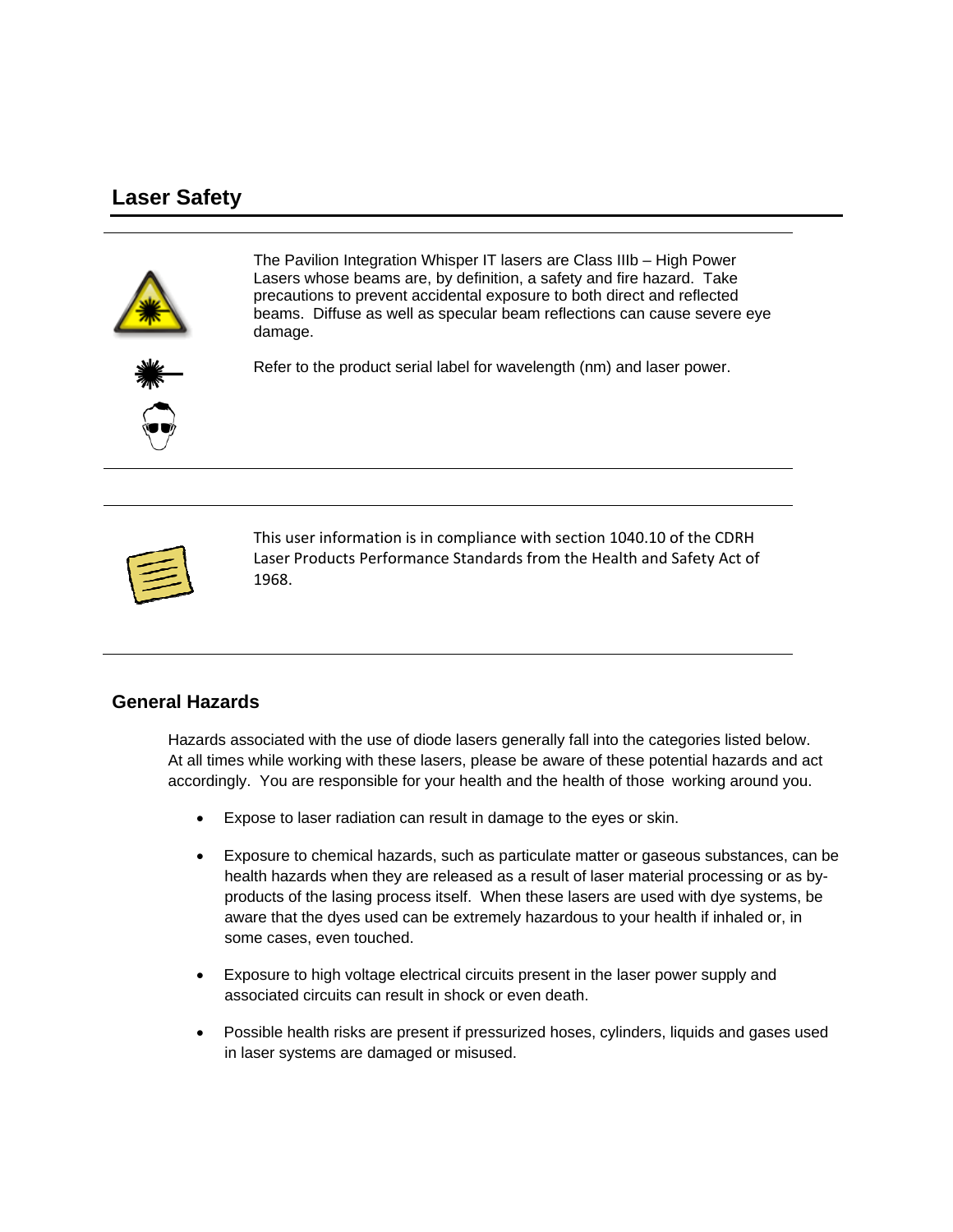## **Precautions for the Safe Operation of Class IIIb High Power Lasers**

- Wear protective eyewear at all times; selection depends on the wavelength and intensity of the radiation, the conditions of use, and the visual function required. Protective eyewear is available from suppliers listed in the Laser Focus World, Lasers and Optronics, and Photonics Spectra buyer's guides. Consult the ANSI and ACGIH standards listed at the end of this section for guidance.
- Maintain a high ambient light level in the laser operation area so the eye's pupil remains constricted, reducing the possibility of damage.
- To avoid unnecessary radiation exposure, keep the protective cover on the laser head at all times.
- Avoid looking at the output beam; diffuse reflections are hazardous.
- Establish a controlled access area for laser operation. Limit access to those trained in the principles of laser safety.
- Enclose beam paths whenever possible.
- Post prominent warning signs near the laser operating area (Figure 2‐1).
- Install the laser so that the beam is either above or below eye level.
- Set up shields to prevent any unnecessary specular reflections or beams from escaping the laser operation area.
- Set up a beam dump to capture the laser beam and prevent accidental exposure (Figure 2‐2).





INVISIBLE OR VISIBLE<br>LASER RADIATION **WOID DIRECT EXPOSURE TO BEAM** CLASS 3B LASER PRODUCT IEC / EN 60825-1

Figure 2-1: These CE and CDRH standard safety warning labels would be appropriate for use as entry warning signs (EN 60825-1, ANSI Z136.1 Section 4.7).



Figure 2-2: Folded Metal Beam Target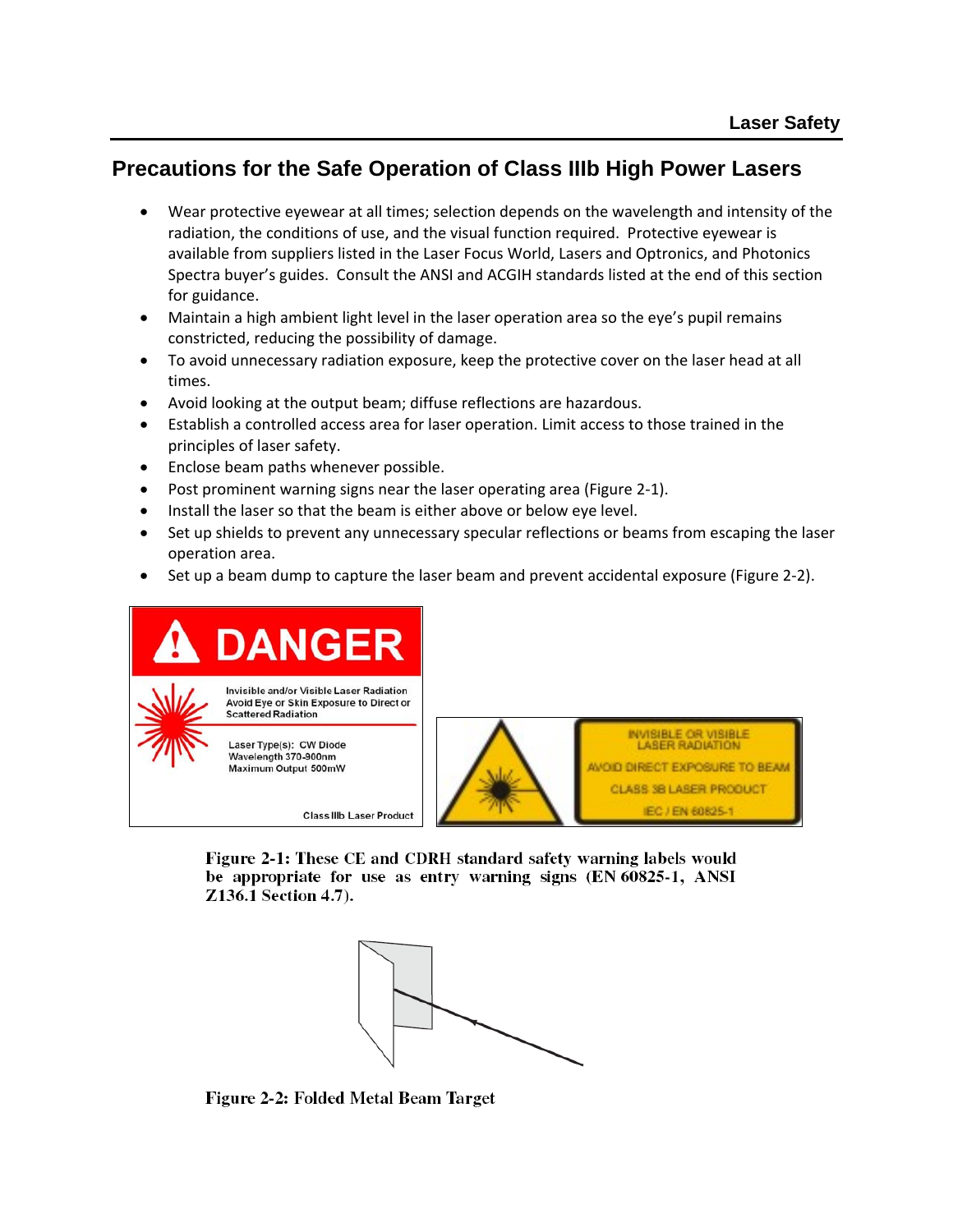

Use of controls or adjustments, or performing the procedures described in this manual in a manner other than specified may result in hazardous radiation exposure.



Operating this laser without due regard for these precautions or in a manner that does not comply with recommended procedures may be dangerous. At all times during installation, maintenance or service of your laser, avoid unnecessary exposure to laser or collateral radiation\* that exceeds the accessible emission limits listed in "Performance Standards for Laser Products," United States Code of Federal Regulations, 21CFR1040.10(d).

\**Any electronic product radiation, except laser radiation, emitted by a laser product as a result of or necessary for the operation of a laser incorporated into that product.*

 Follow the instructions contained in this manual to ensure proper installation and safe operation of your laser.

## **Safety Devices**

Figure 2-3 and Figure 2-4 (on the next page) show the locations of the safety devices on the laser head and power supply.

 The laser head includes a manually operated shutter. All control and monitoring of the laser is through the Controller.



**Figure 2-3: Laser Head Manual Shutter** 



There is no emission indicator on the laser head itself. In order to remain in compliance with CDRH Standards, the laser head must be operated using the 2 meter long laser control cable provided with the system. When connected to the Controller, the cable keeps the laser head with the CDRH-specified distance from the emission indicator located on the power supply front panel.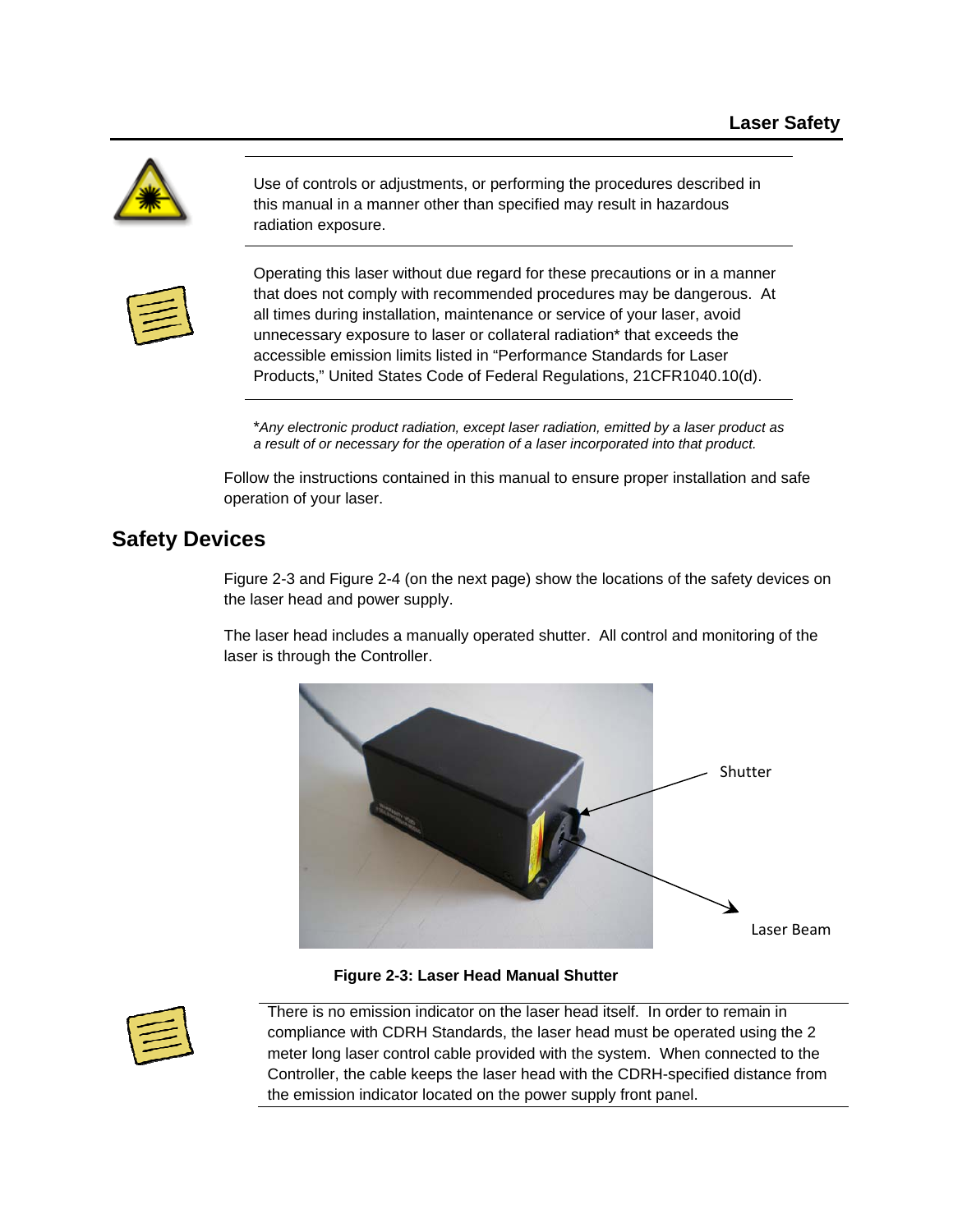



#### **POWER ON/OFF Keyswitch**

Turning on the POWER ON/OFF keyswitch activates the Controller circuitry, as indicated by the green indicator above the keyswitch on the front panel. Activating this keyswitch begins the process of warming the components in the laser head to their operating temperature, which typically takes between 10 and 20 seconds. Please wait 20 seconds before turning on the laser using the LASER ON/OFF switch.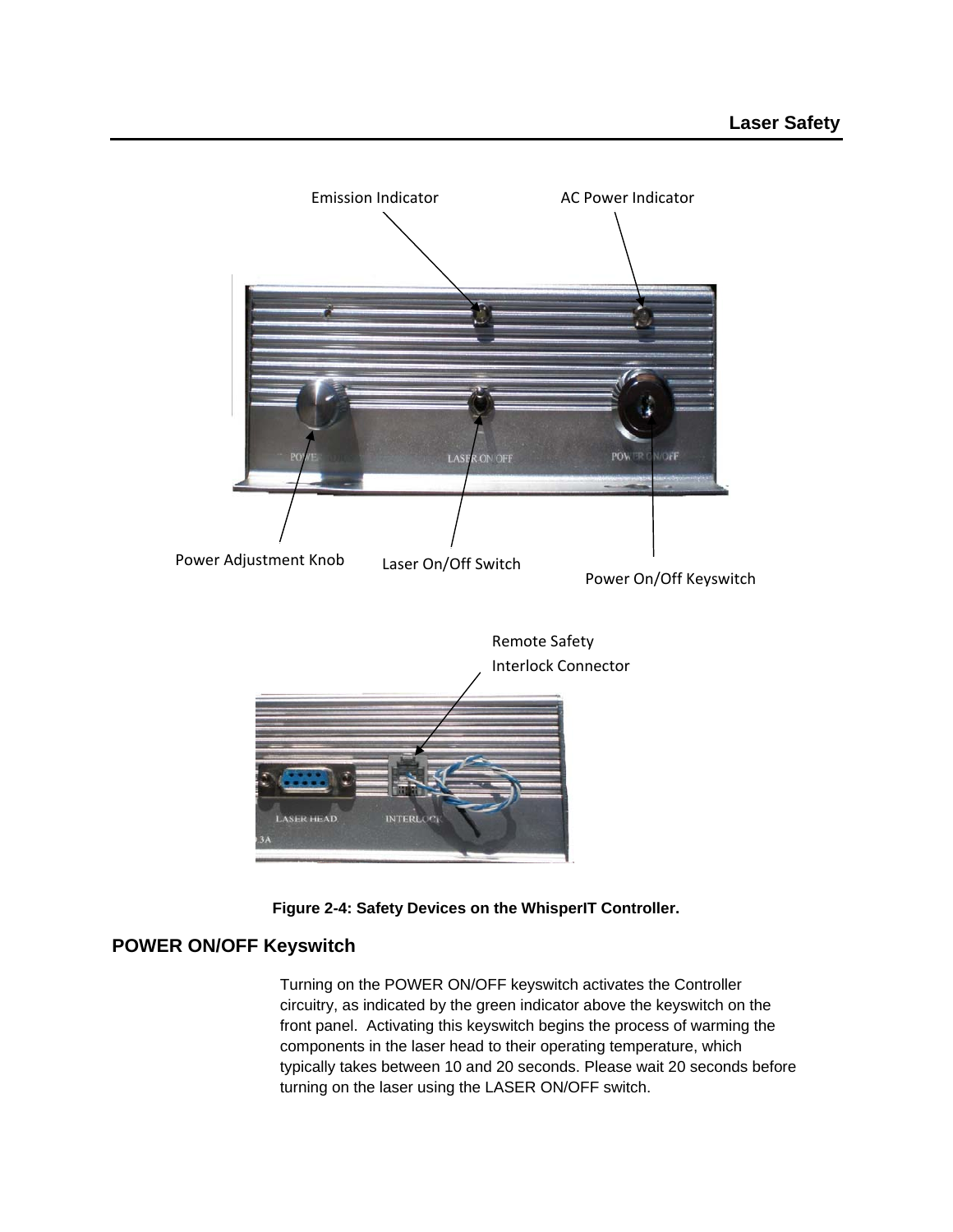#### **LASER ON/OFF Switch**

 Flipping the LASER ON/OFF switch to the up position starts the process that turns on the laser (after the POWER ON/OFF keyswitch is turned on first and waiting 20 seconds) after a safety delay of 5 seconds. If the shutter is open, the laser will then emit a laser beam.

#### **Emission Indicator**

This white indicator above the LASER ON/OFF switch illuminates when there is laser emission. Emission starts 5 seconds after the LASER ON/OFF switch is flipped to the up position. (Note that the light does not blink during the 5 second delay before laser emission starts, as is sometimes the case on other laser systems.)

 If the remote interlock circuit is activated (see the description below), laser emission stops and this indicator turns off. If the remote interlock switch is then closed again, the emission indicator again illuminates after laser emission resumes after 5 seconds.

#### **POWER ADJUST Knob**

The POWER ADJUST knob is a high resolution potentiometer that provides the option to control the level of the laser output of the WhisperIT lasers. Turning the knob clockwise increases laser output, and turning the knob counterclockwise decreases laser output. The power level can be changed from 0% to 100%.



Special note for 532nm lasers: Operating the WhisperIT W532 lasers below the 100% power level is not recommended. The full set of WhisperIT laser specifications are guaranteed only at the 100% power level.

#### **Safety Interlock**

The INTERLOCK connector on the back of the power supply can be wired to an external safety switch to stop laser emission in the event the switch is opened. By connecting a safety switch in series with such a circuit, for example across a laboratory door or similar critical access point, the laser can be made to turn off when the safety switch is opened.

 To ensure that the laser can operate when this interlock is not used, the system is shipped with a shorting plug that closes the interlock.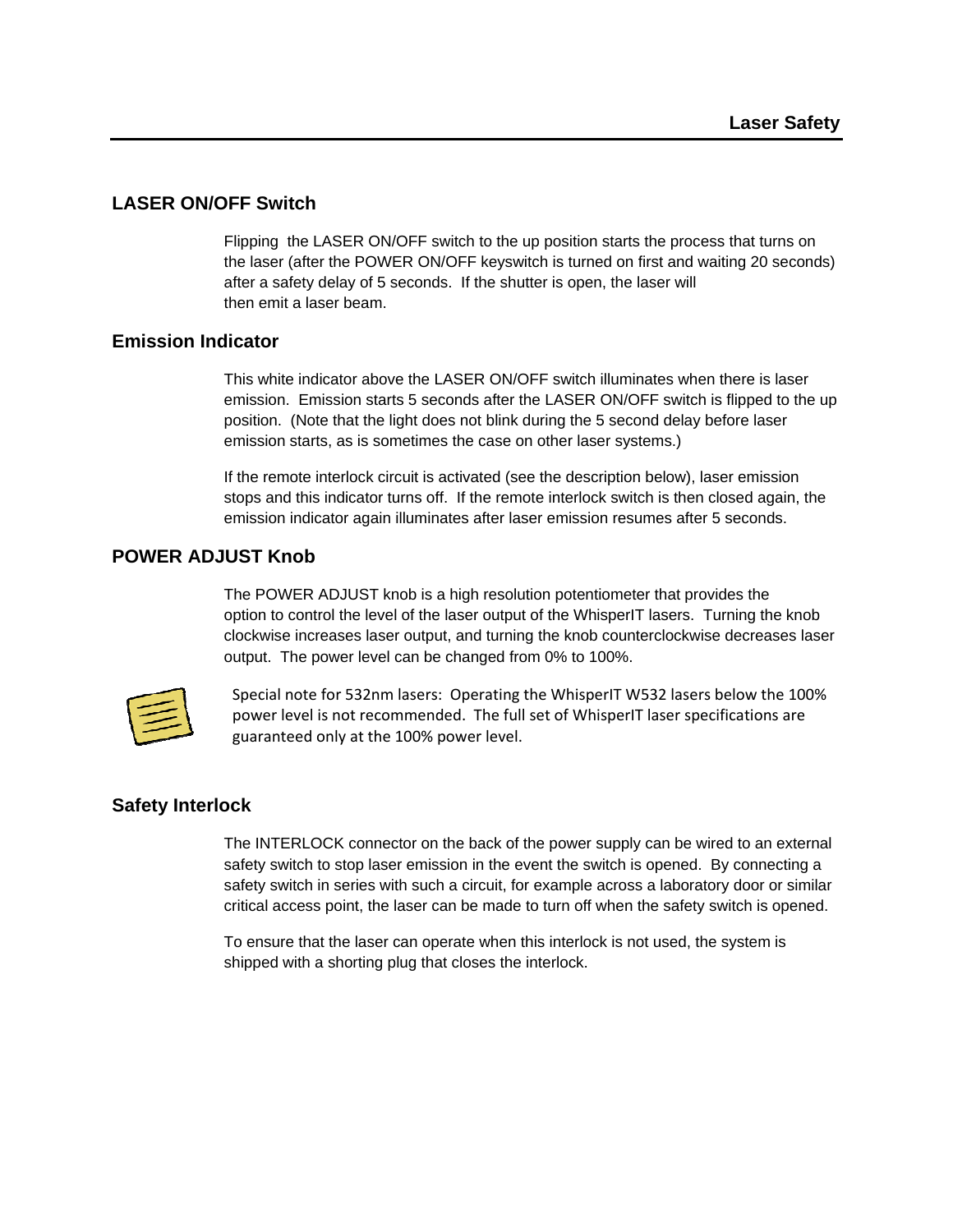## **Maximum Emission Levels**

 The following are the maximum emission levels possible for the different WhisperIT laser systems. Use this information for selecting appropriate laser safety eyewear and implementing appropriate safety procedures. These values do not imply actual system specifications.

| <b>Emission Wavelength</b> | <b>Maximum CW Output Power</b> |  |
|----------------------------|--------------------------------|--|
| 375nm                      | 0.3W                           |  |
| 405nm                      | 0.3W                           |  |
| 445nm                      | 0.5W                           |  |
| 473nm                      | 0.1W                           |  |
| 488nm                      | 0.1W                           |  |
| 532nm                      | 0.1W                           |  |
| 638nm                      | 0.3W                           |  |
| 658nm                      | 0.3W                           |  |
| 785nm                      | 0.3W                           |  |
| 810nm                      | 0.3W                           |  |
| 1064nm                     | 0.3W                           |  |
| 1500nm                     | 0.5W                           |  |
|                            |                                |  |

#### **Table 2-1: Maximum Emission Levels**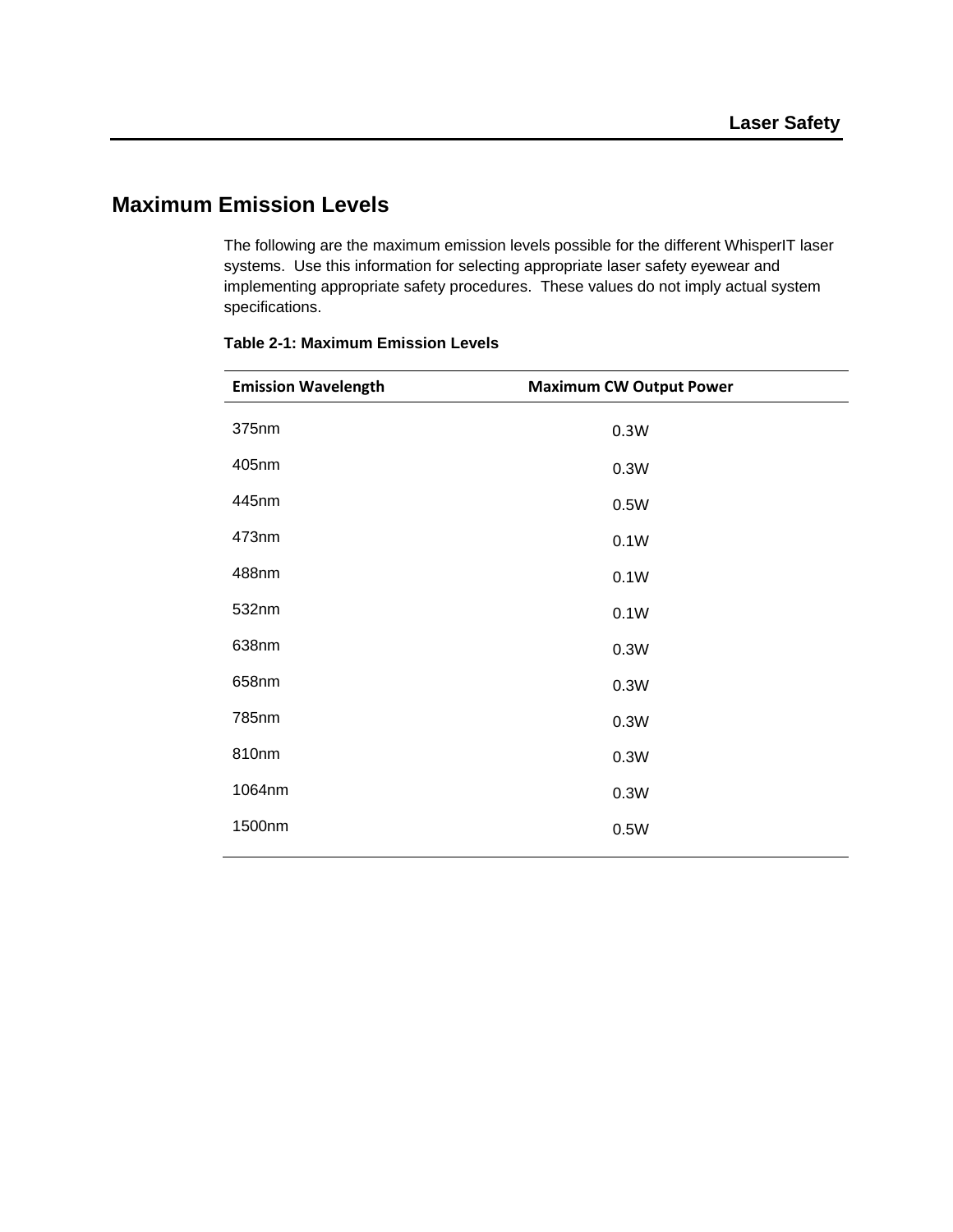## **Electrical Safety**

 The CDRH Controller contains potentially hazardous voltages inside the protective enclosure. Do not open the protective enclosure. Do not operate the CDRH controller without a protective earth (safety) ground connected to the EN60320 power inlet connector.

#### **Input Power**

 The input voltage rating is listed in the Specification table. Do not exceed the ranges listed.

#### **Fuses**

 The CDRH controller is protected by a 5 mm x 20 mm fuse rate at 0.3A, 220VAC, type F. For continued protection from fire, do not operate the CDRH Controller with any other type or size of fuse.

#### **Disconnect**

 The EN60820 power inlet connector may serve as the Power Disconnect Device. In the event that power needs to be completely disconnected from the CDRH controller, disconnect the main power cord at the power inlet connector.

#### **POWER ON/OFF Keyswitch**

The POWER ON/OFF keyswitch on the front panel of the CDRH Controller removes power from all of the internal circuitry. This keyswitch may not remove all hazardous voltages from the inside of the protective enclosure.

#### **Protective Housing**

 The CDRH Controller is provided with a metal protective housing that protects the user from the hazardous voltages inside. This housing should be connected to the protective earth (safety) ground at all times. There is no reason for an operator to open the protective cover.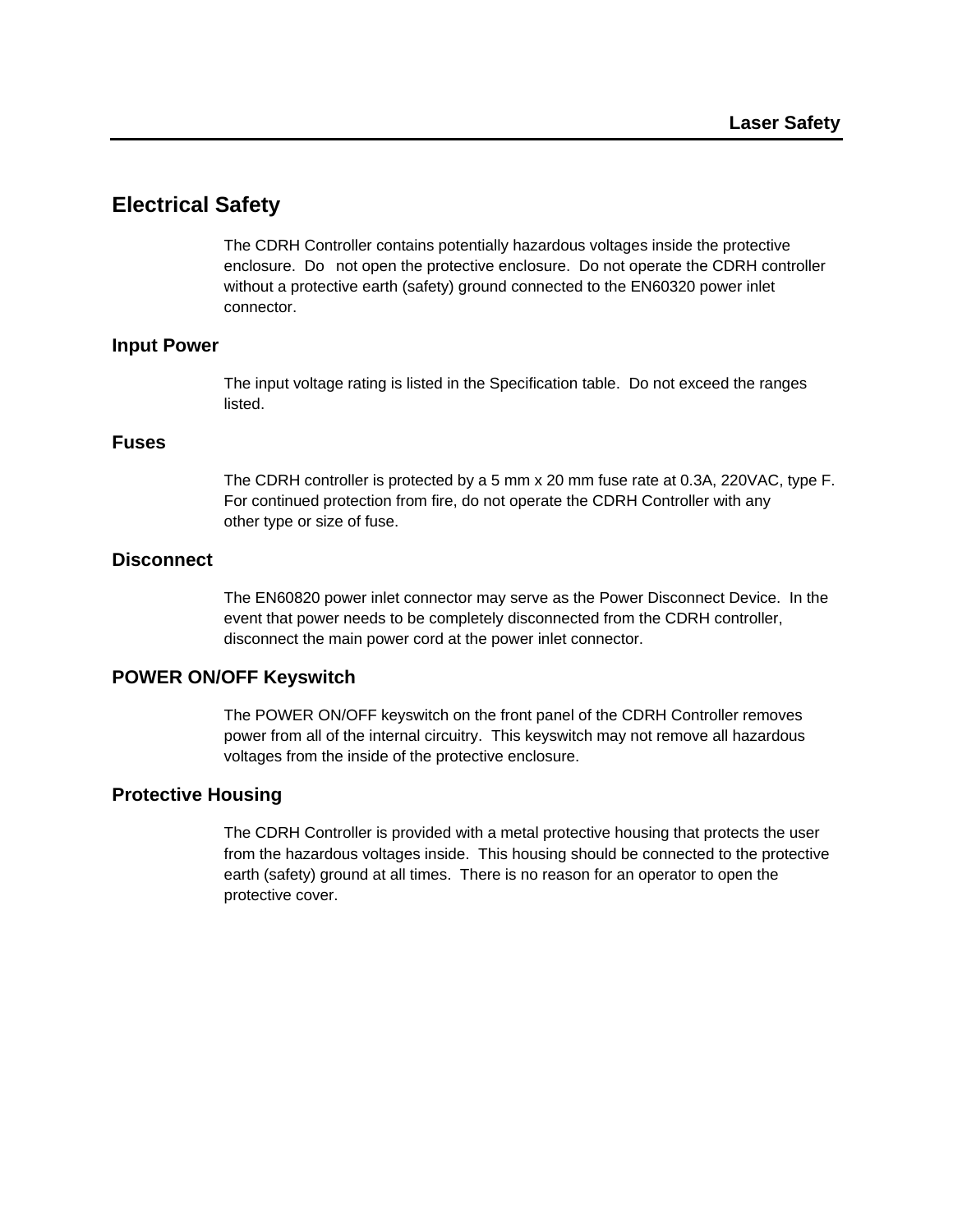## **Requirements for Safely Operating the WhisperIT Laser with a User-Provided Control Device**

 When the WhisperIT laser systems is controlled by a device provided by the user or software written by the user, the following must be provided:

- **A key switch** that limits access to the laser and prevents it from being turned on. It can be a real key lock, a removable computer disk, a password that limits access to computer control software, or a similar "key" implementation. The laser must only operate when the "key" is present and in the "on" position.
- **An emission indicator** that indicates laser energy is present or can be accessed. It can be a "power-on" lamp, a computer display that flashes a statement to this effect, or an indicator on the control equipment for this purpose. It need not be marked as an emission indicator so long as its function is obvious. Its presence is required on any control panel that affects laser output.

## **Schedule of Maintenance in Accordance with Center for Devices and Radiological Health (CDRH) Regulations**

 This laser product complies with Title 21 of the United States Code of Federal Regulations, Chapter 1, subchapter J, parts 1040.10 and 1040.11, as applicable. To maintain compliance with these regulations, once a year, or whenever the product has been subjected to adverse environmental conditions (e.g. fire, flood, mechanical shock, spilled solvent, etc.) verify that all features of the product identified on the CDRH Radiation Control Drawing (found later in this chapter) function properly. Also, make sure that all warning labels remain firmly attached.

- 1. Verify that opening any safety interlock switch used with the system prevents laser operation.
- 2. Verify the laser can only be turned on when the keyswitch is in the on position, and that the key can only be removed when the switch is in the off position.
- 3. Verify the user-supplied emission indicator provides a visible signal when the laser emits accessible laser radiation that exceeds the accessible master system emission limits for Class  $I^1$
- 4. Verify the time delay between turn-on of the user-supplied emission indicator and the start of the laser emission; it must give enough warning to allow action to avoid exposure to laser radiation.

 <sup>1</sup> *0.39mW for continous-wave operation where output is limited from 400 nm to 1400nm.*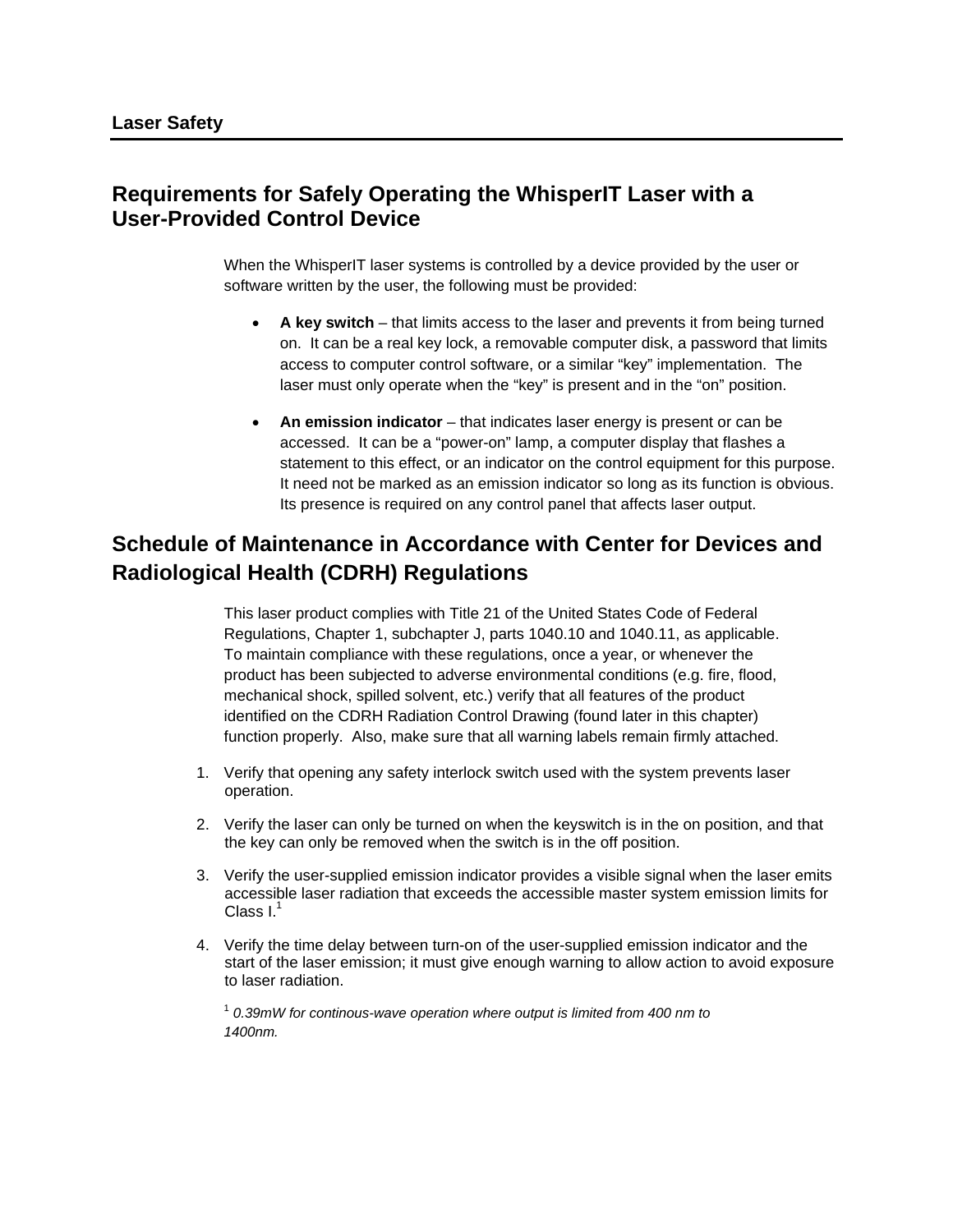## **Radiation Safety Control Drawings**

**Refer to the warning labels on page 2-9.** 



**Figure 2‐6: WhisperIT Radiation Control Drawings**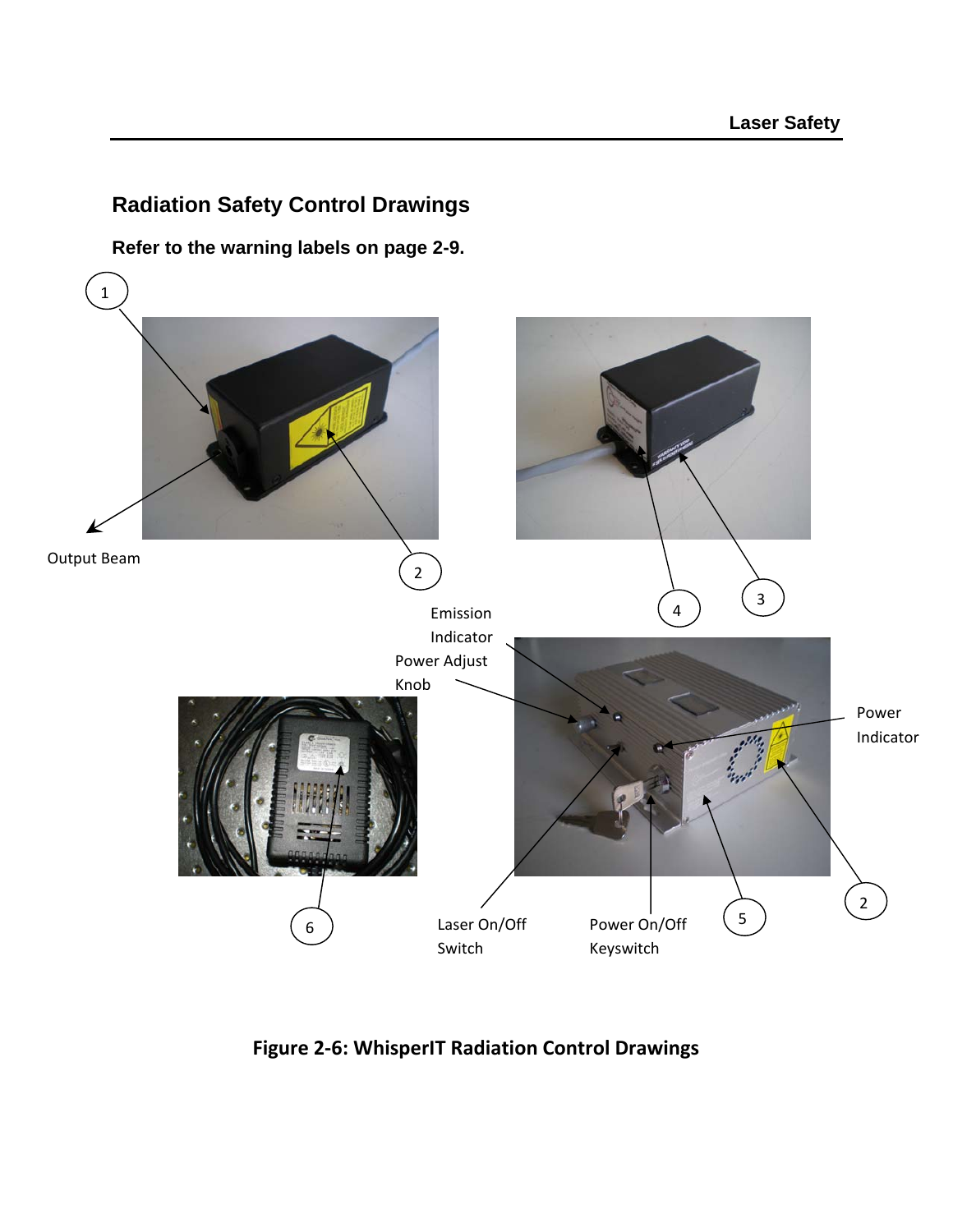### **Warning Labels**

Aperture Label,





Compliance Label (2)

|              | <b>Pavilion Integration Corporation</b><br>PIC ture your world!" |
|--------------|------------------------------------------------------------------|
|              | WhisperIT"                                                       |
| <b>MODEL</b> |                                                                  |
| SERNO.       |                                                                  |
| MFG          |                                                                  |
|              | 2380 Qume Drive, Suite G<br>San Jose, CA 95131, U.S.A            |

Laser Head Serial Number Label (4)



```
UL Mark
Label (6)
```


Controller Model/Serial Number Label (5)

Figure 2-7: Warning Labels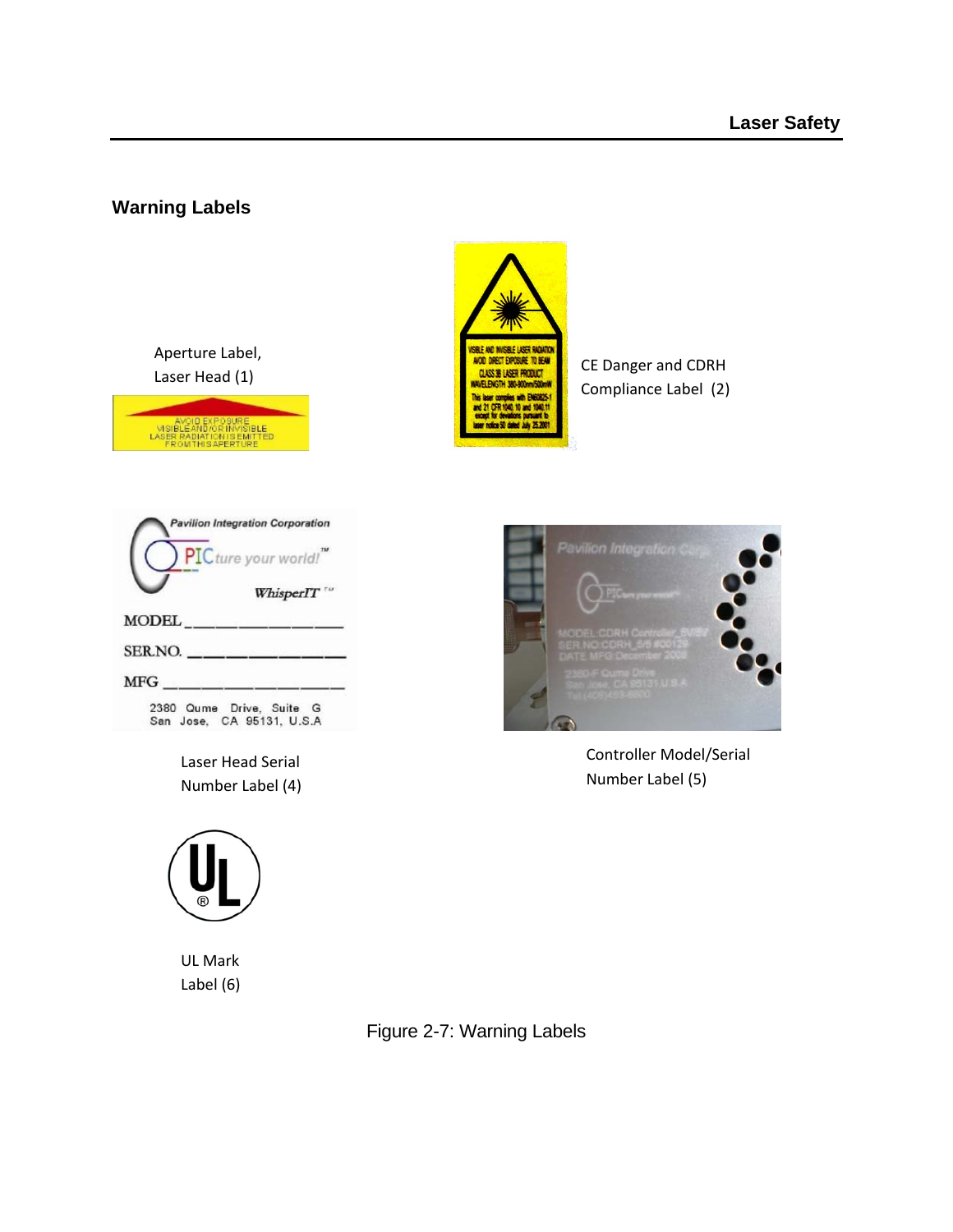## **Sources for Additional Information**

#### *Laser Safety Standards*

 Safe Use of Lasers (Z136.1) American National Standards Institute (ANSI) 11 West 42<sup>nd</sup> Street New York, NY 10036 Phone: (212) 642-4900

 Occupational Safety and Health Administration (Publication 8.1-7) U.S. Department of Labor 200 Constitution Avenue N. W., Room N3647 Washington, DC 20210 Phone: (202) 693-1999 Internet: www.osha.gov

A Guide for Control of Laser Hazards, 4<sup>th</sup> Edition, Publication #0165 American Conference of Governmental and Industrial Hygienists (ACGIH) 1330 Kemper Meadow Drive Cincinatti, OH 45240 Phone: (513) 742-2020 Internet: www.acgih.org/home.htm

 Laser Institute of America 13501 Ingenuity Drive, Suite 128 Orlando, FL 32826 Phone: (800) 345-2737 Internet: www.laserinstitute.org

 Compliance Engineering Canon Communications LLC 11444 W. Olympic Blvd. Los Angeles, CA 90064 Phone: (310) 445-4200

 International Electrotechnical Commisssion *Journal of the European Communities*  EN60825-1 Safety of Laser Products – Part 1: Equipment classification, requirements and user's guide Phone: +41 22-919-0211 Internet: www.iec.ch